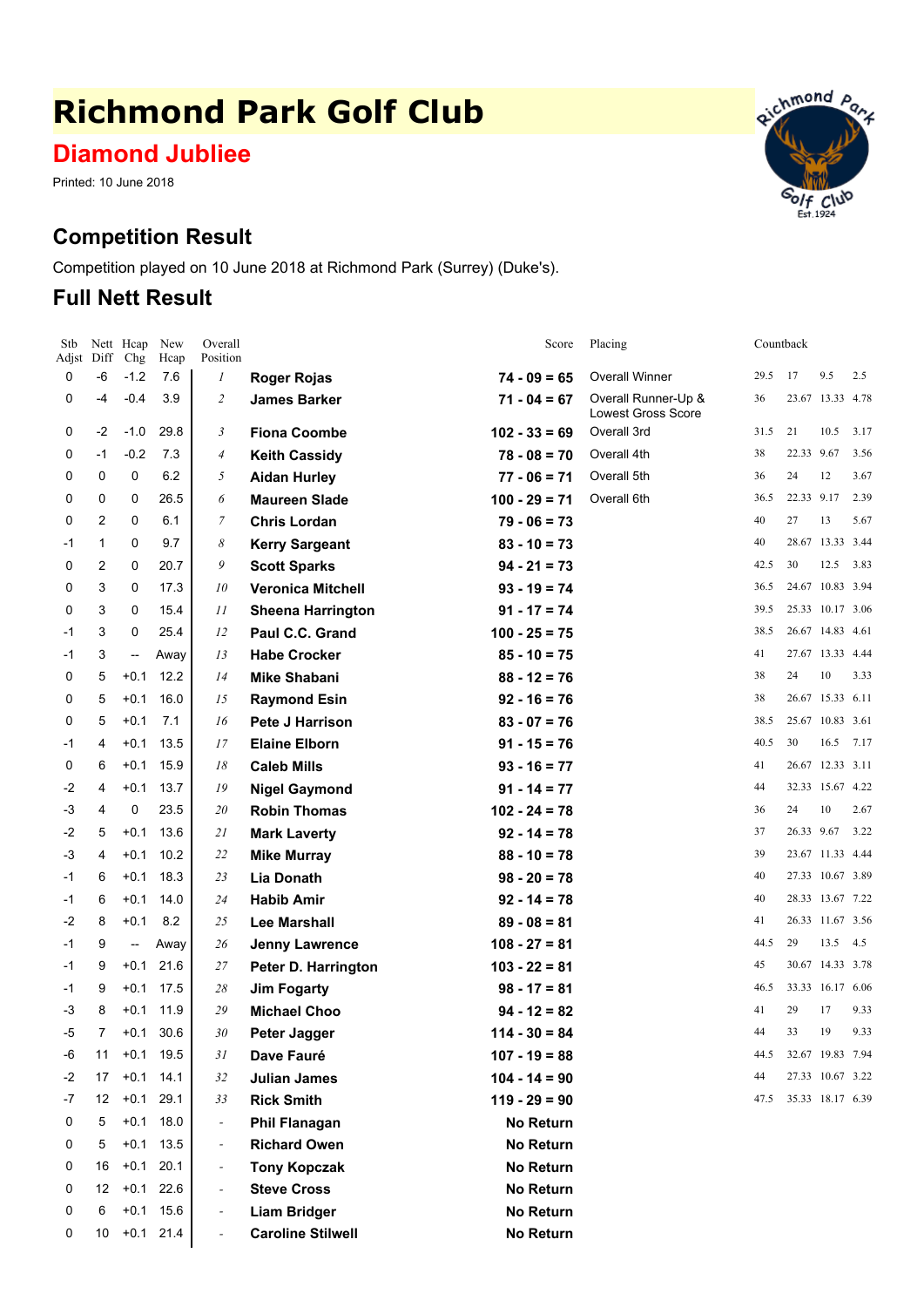| $\Omega$ | 11               | $+0.1$   | 11.5        | $\overline{\phantom{a}}$ | <b>Peter Osgood</b>           | <b>No Return</b> |                   |
|----------|------------------|----------|-------------|--------------------------|-------------------------------|------------------|-------------------|
| 0        | 7                | $+0.1$   | 18.2        | $\overline{\phantom{a}}$ | <b>Jane Fraser</b>            | <b>No Return</b> |                   |
| 0        | 13               | $+0.1$   | 16.0        | -                        | <b>Tamas Ladacs</b>           | <b>No Return</b> |                   |
| 0        | 6                | $+0.1$   | 11.0        | -                        | <b>Kim Chaffart</b>           | <b>No Return</b> |                   |
| 0        | 9                | $+0.1$   | 8.1         | -                        | <b>Henry Lindesay-Bethune</b> | <b>No Return</b> |                   |
| 0        | 11               | $+0.1$   | 24.9        | -                        | <b>Adrian Wells</b>           | <b>No Return</b> |                   |
| 0        | 8                | $+0.1$   | 16.1        | -                        | Alan King                     | <b>No Return</b> |                   |
| 0        | 1                | $\Omega$ | 11.0        | -                        | Kenny Du                      | <b>No Return</b> |                   |
| 0        | 12 <sup>12</sup> | $+0.1$   | 23.1        | -                        | <b>Carl Latham</b>            | <b>No Return</b> |                   |
|          |                  | $+0.1$   | 28.6        | -                        | Lee Eden                      | <b>No Return</b> | No Score Recorded |
|          |                  | $+0.1$   | 23.9        | -                        | <b>Gunnar Sundberg</b>        | <b>No Return</b> | No Score Recorded |
|          | -                | $+0.1$   | 19.1        | -                        | Sean Seelochan                | <b>No Return</b> | No Score Recorded |
| 0        | 8                |          | $+0.1$ 14.3 | $\overline{\phantom{a}}$ | <b>Gina Jillett</b>           | $95 - 16 = 79$   | DQ: Rule $6-6(b)$ |
| 0        | 13               | $+0.1$   | 11.0        | -                        | <b>Eelco Snijders</b>         | <b>No Return</b> | DQ: Rule $6-6(b)$ |
| 0        | 15               | $+0.1$   | 30.5        | -                        | <b>Christer Larsson</b>       | <b>No Return</b> | DQ: Rule $6-6(b)$ |
|          |                  |          |             |                          |                               |                  |                   |

Number of Cards Processed <sup>=</sup> 54

#### **Competition Format:**

Singles Stroke Play competition. Handicap allowance: Full allowance. A limit of 30 strokes (Men), 36 strokes (Ladies) was applied after the Handicap Allowance was calculated. Mixed Tee Competition: When separate tees are in use, the number of strokes received by some players is adjusted to allow for the differences in the course played. These adjustments are for competition ranking purposes only.

### **Competition Scratch Score (CSS):**

| Tees         | Par | SSS | <b>Competition Scratch Score</b> |
|--------------|-----|-----|----------------------------------|
| White (Men)  |     |     |                                  |
| Red (Ladies) | 73  | 73. |                                  |

#### **Countback calculations:**

Countback is strokes taken over last nine holes, then over last six holes, then over last three holes and finally last hole score only (where applicable).

For Stroke Play competitions played off handicap, nett scores are shown (after deduction of appropriate proportion of handicap).

### **Changes to Handicaps:**

Playing Handicaps for the following HOME Club members have changed:

|                         | Previous<br>Handicap | <b>New</b><br>Handicap |
|-------------------------|----------------------|------------------------|
| <b>Keith Cassidy</b>    | 8                    | 7                      |
| <b>Fiona Coombe</b>     | 31                   | 30                     |
| <b>Elaine Elborn</b>    | 13                   | 14                     |
| Dave Fauré              | 19                   | 20                     |
| <b>Jim Fogarty</b>      | 17                   | 18                     |
| <b>Christer Larsson</b> | 30                   | 31                     |
| Peter Osgood            | 11                   | 12                     |
| <b>Richard Owen</b>     | 13                   | 14                     |
| <b>Roger Rojas</b>      | 9                    | 7                      |

**Roger Rojas** 9 **7** \* Additional Reduction for 'Exceptional Scoring' applied

\* Handicap is subject to additional reduction for 'Exceptional Scoring' (Unified Handicapping System Clause 23.10).

#### **Twos:**

There were 4 Twos recorded:

|                               | Hole |
|-------------------------------|------|
| <b>Henry Lindesay-Bethune</b> |      |
| <b>Keith Cassidy</b>          | 15   |
| <b>Keith Cassidy</b>          | 16   |